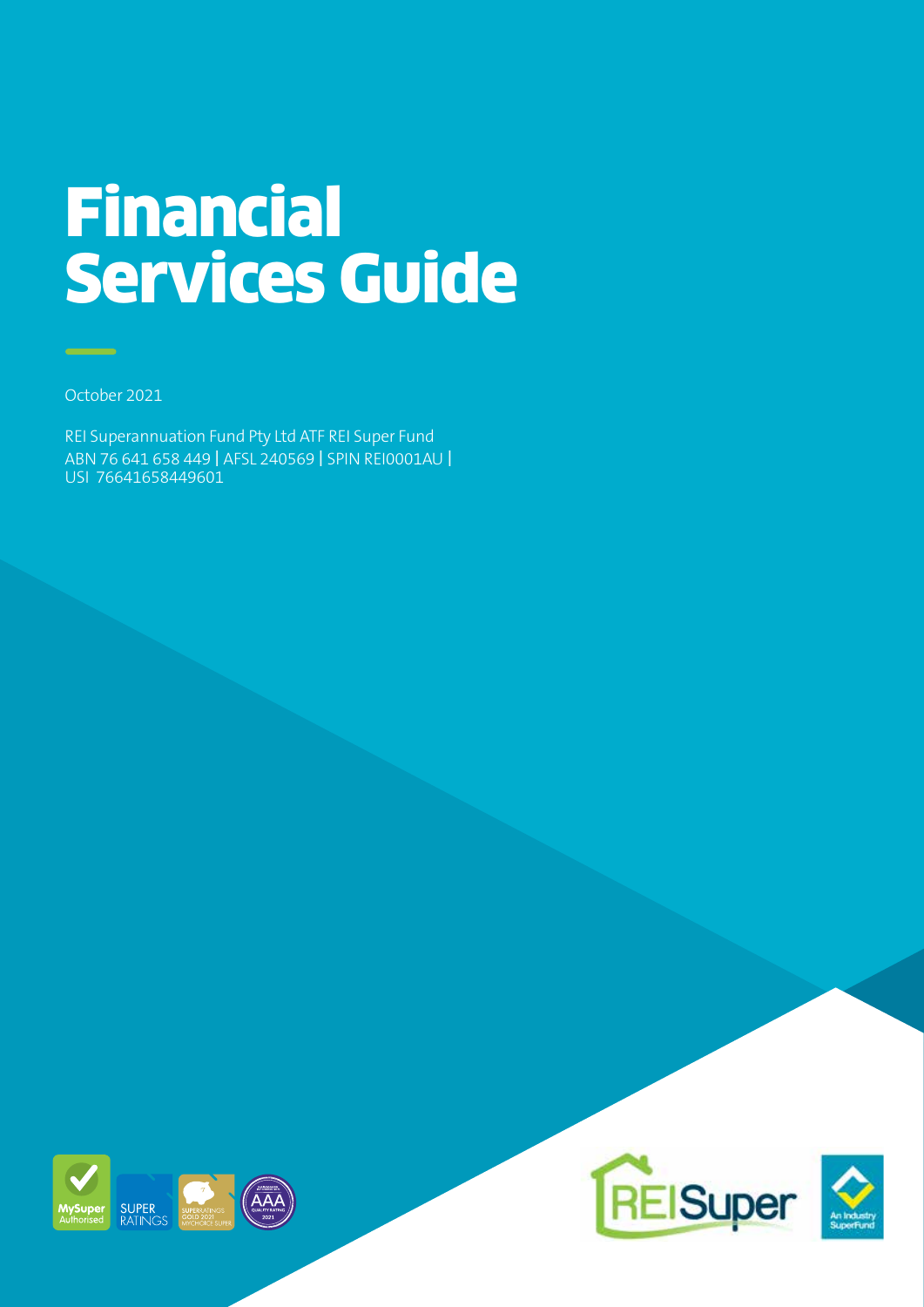## Financial Services Guide (FSG)

**The purpose of this Financial Services Guide (FSG) is to provide information about our services, how our representatives are remunerated and your rights as a client. If you need more information or clarification on any matter raised in this document, please ask us.**

REI Super's Product Disclosure Statement (PDS) sets out the main services, features and benefits of REI Super. If you have not already received a copy of the PDS, you can obtain one by calling **1300 13 44 33** or you may access it and download it from REI Super's website at **www.reisuper.com.au.**

The PDS will assist you to make an informed decision about joining the Fund and the choices you may need to make. The PDS will also provide you with significant further information about your rights in respect of the benefits which may be provided for you out of REI Super.

This FSG explains:

- who is responsible for giving you advice
- what financial services we provide
- details of any potential conflicts of interest
- remuneration
- details of our internal and external dispute resolution procedures.

#### **Who is responsible for giving you advice?**

Your REI Super representative acts on behalf of REI Superannuation Fund Pty Ltd, which is responsible for the advice provided to you. REI Superannuation Fund Pty Ltd is the Trustee company, which acts as trustee of and responsible entity for REI Super.

#### **What financial services does the Trustee provide?**

Under the AFS Licence it holds, the Trustee, its employees and its authorised representatives (where permitted by the Trustee), are authorised to provide general financial product advice to you about superannuation benefits provided from REI Super.

General financial product advice is financial product advice that does not take into account your personal objectives, financial situation or needs. If you would like advice that takes into account your personal objectives, financial situation or needs, you should contact an appropriately licensed financial adviser.

The Trustee assists participating employers to meet their superannuation guarantee requirements by allowing them to contribute to REI Super.

#### **When must we give you further information?**

In providing you with general financial product advice we may also be required to provide you with a Product Disclosure Statement. For example, if you become a standard employer-sponsored member of REI Super or change membership categories within REI Super, we will give you all the information you need to know about REI Super, including the fees and charges that you would incur and your rights and obligations.

All this information is contained in the Product Disclosure Statement.

#### **Do any relationships or associations exist which might influence us in providing you with the financial services?**

Mercer Outsourcing (Australia) Pty Ltd (variously 'the Administrator' or 'MOAPL') ABN 83 068 908 912 Australian Financial Services (AFS) Licence No 411980 and Mercer Financial Advice (Australia) Pty Ltd (ABN 76 153168293) ('MFAAPL') are wholly-owned subsidiaries of Mercer (Australia) Pty Ltd. Mercer and its subsidiaries also issue and are authorised to provide advice in superannuation products, life Insurance products, fixed interest investments, managed investment products and a non-cash payment facility.

Accordingly, the Trustee is not responsible for any financial product advice provided to you by MFAAPL and its related entity MOAPL through the Helpline.

Mercer receives fees out of REI Super for undertaking these services on behalf of the Trustee.

However, any fees paid to Mercer are not conditional upon any financial product advice that you may receive from them.

The Trustee does not have any associations or relationships with other entities and persons which may influence any advice we may provide to you.

#### **What we are paid**

REI Super is run only to benefit members. All REI Super's employees are paid a salary and only certain employees may receive performance-related bonuses, but these are paid when a range of employment key performance indicators (KPI's) are met and are not related to the services provided to you.

The cost of providing general financial product advice is included in the fees charged for membership of REI Super. We do not charge any additional fees for the general advice provided.

Issued by REI Superannuation Fund Pty Ltd ABN 46 003 491 487, RSE Licence L0000314, AFSL No 240 569 as the Trustee of REI Super ABN 76 641 658 449, RSE Registration Number R1000412, MySuper unique identifier 76641658449129.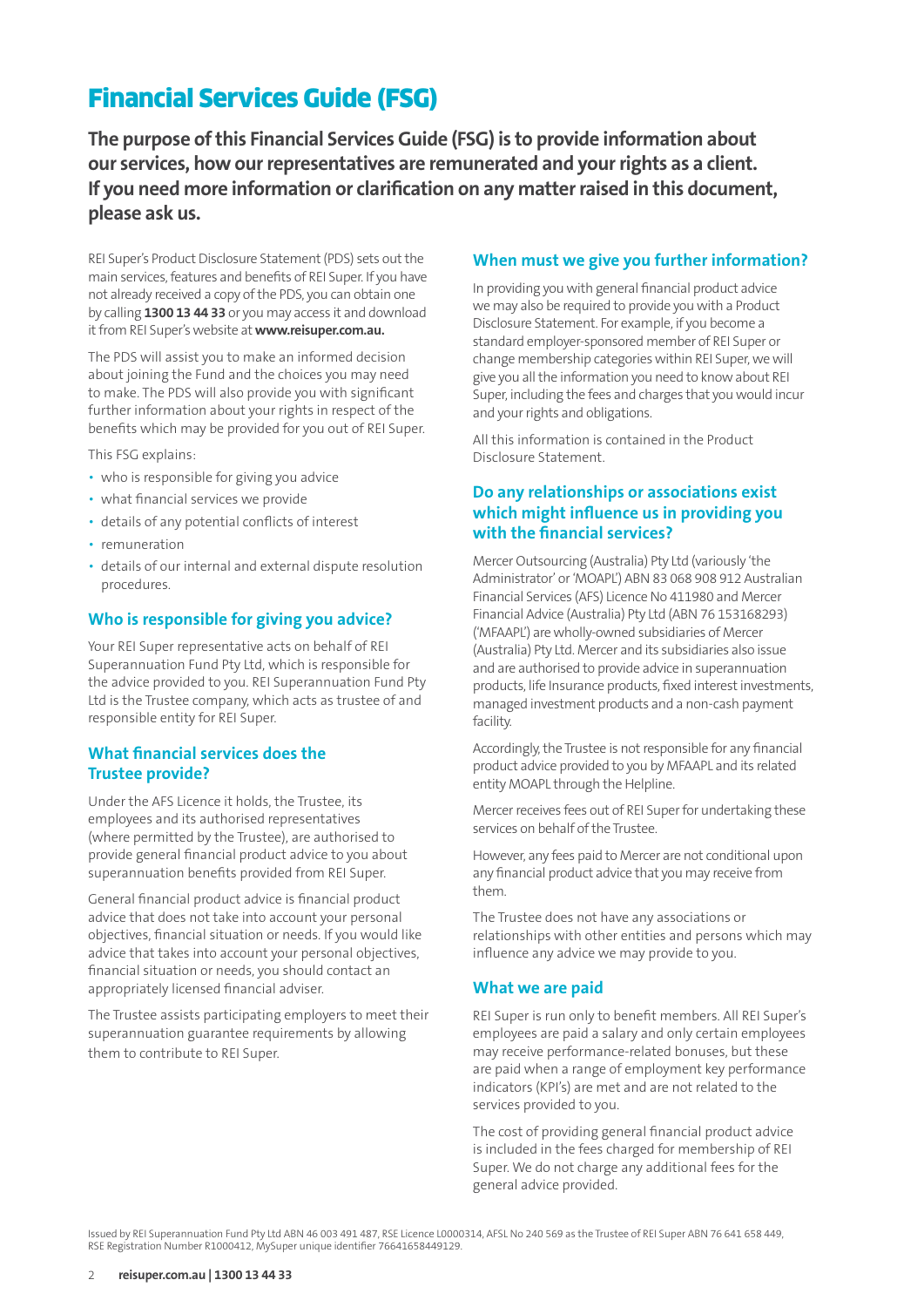#### **Enquiries and complaints**

#### **Advice we provide you**

REI Super is committed to handling any complaints promptly and fairly. All complaints are managed, subject to the requirements of any court order, tribunal requirement or statutory obligation otherwise, in the strictest of confidence.

If you have a complaint about the service we provide, you can call us on **1300 13 44 33**, or write to: Complaints Officer, REI Super, GPO Box 4303 Melbourne VIC 3001 or via email to **admin@reisuper.com.au** or call: **1300 13 44 33**.

We will provide you a response no later than 45 calendar days after receiving your complaint. Our response will detail the outcome of our investigation, addressing the issues you have raised and what you can do if you are not satisfied with the decision or response.

If we are unable to provide you a response within the mentioned timeframes, we will provide you a delay notification advising you the reasons for the delay, as well as your rights to complain to the Australian Financial Complaints Authority (AFCA). For further details of about our requirements and time limits refer to the Fund's website **www.reisuper.com.au** or call us on **1300 13 44 33.** 

Any complaints you make through our social media channels Facebook, Linkedin and Instagram are also valid.

If you're not satisfied with our response or we have not responded to your complaint within 45 days, you may take your complaint to the Australian Financial Complaints Authority (AFCA).

AFCA provides fair and independent financial services complaint resolution that is free to consumers.

The Australian Financial Complaints Authority (AFCA) Online: www.afca.org.au Email: info@afca.org.au Phone: 1800 931 678 Mail: GPO Box 3, Melbourne VIC 3001

Complaints must be referred to the AFCA within certain time limits. For more information about requirements and time limits, call AFCA on **1800 31 678**.

#### **Compensation arrangements**

The Trustee maintains a trustee indemnity insurance (TII) policy. The Trustee's TII policy is written or created on the basis that claims are able to be made only while the policy is in force and the policy is renewable annually. The Trustee's TII policy provides cover for the insured events explained in that policy and which occur in respect of any insured person. Included as insured people are employees and directors of the Trustee. Insured events include certain actions and omissions of employees and directors of the Trustee which occur whilst a TII policy is in force. Representatives have separate cover provided by other licensees.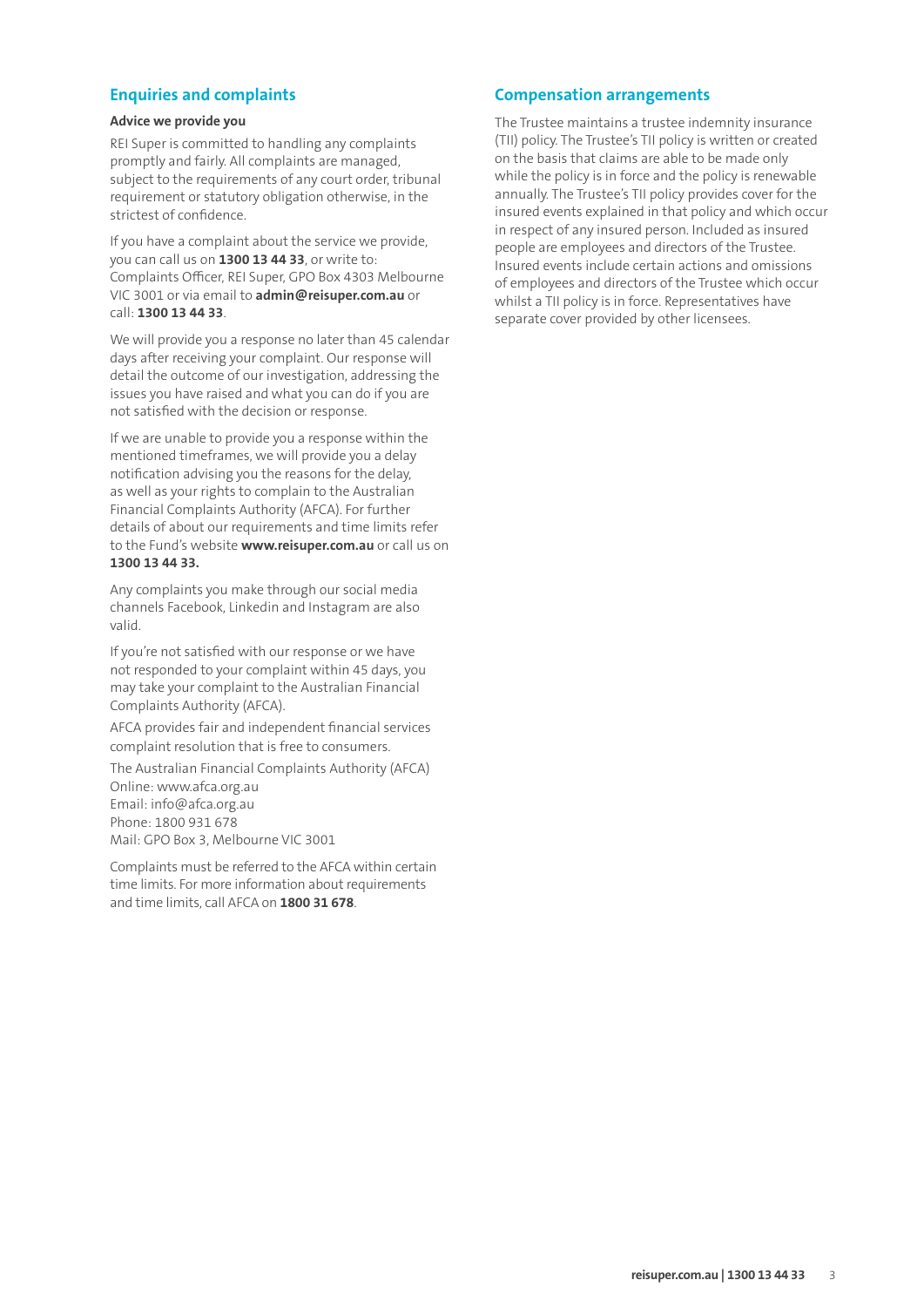## Combined Financial Services Guide



Issued by:

REI SUPERANNUATION FUND PTY LTD ABN 68 056 044 770 ('the Trustee') Australian Financial Services (AFS) Licence No 240569 RSE L0000314 REI Super ABN 76 641 658 449 RSE R1000412

MERCER OUTSOURCING (AUSTRALIA) PTY LTD (variously 'the Administrator' or 'MOAPL') ABN 83 068 908 912 Australian Financial Services (AFS) Licence No 411980

The purpose of this Financial Services Guide ('FSG') is to provide you with information about the Trustee's and the Administrator's services, how their representatives are remunerated in relation to the financial services on offer and how complaints against the Trustee and the Administrator are dealt with. This FSG is designed to assist you in deciding whether to use any of the services offered by the Trustee and/or the Administrator.

We are required to provide you with the information contained in this document if we are likely to deal on your behalf or provide you with financial product advice. Our employees may provide you with factual information and in some circumstances may provide general financial product advice. General financial product advice is a recommendation or an opinion given orally or in writing that can influence you to make a decision about financial products but does not take into account your particular objectives, financial situation or needs.

#### **Who are the Trustee and the Administrator?**

The Trustee is the trustee company ('REI Superannuation Fund Pty Ltd'), which acts as trustee of and responsible entity for REI Super ('the Fund'). The Administrator, MOAPL, has been contracted by the Trustee to provide member and employer enquiry and administration services to the Fund and receives a fee for these services. Along with the Trustee, MOAPL has authorised the distribution of this FSG.

#### **What types of financial advisory services do the Trustee and the Administrator provide?**

The Trustee is authorised under its Australian Financial Services Licence ('AFSL') to only provide general financial product advice for superannuation products. In providing you with general financial product advice we may also be required to provide you with a Product Disclosure Statement.

The Administrator is authorised to and has contracted with REI Super to also only provide general financial product advice in respect of superannuation products to members. If requested by a member, they may also receive limited personal financial advice from Mercer

Financial Advice (Australia) Pty Ltd (ABN 76153168293) (MFAAPL) in which case a separate FSG will be issued.

REI Super's members will be provided with written material and access to the Fund's website. Some of that material may contain general financial product advice about superannuation.

Written enquiries will be answered by a representative of either the Trustee or the Administrator. All contact with us through any of the Fund's telephone numbers will generally be with a representative of the Administrator and any general financial product advice will be provided by the Administrator as a Representative of MOAPL.

General financial product advice provided on or through the Fund's website will be provided under the Trustee's AFSL. With the exception of any circumstance in which MFAAPL provides limited personal advice and/or issues a Statement of Advice to you (for which it is entirely responsible) at no time will either the Trustee or the Administrator take into account your particular financial needs, circumstances or objectives in giving advice, and all advice provided will be of a general nature only.

This FSG does not relate to financial planning services or personal financial product advice, should you choose to receive personal financial product advice you will receive an FSG from the entity providing that advice.

#### **Who will be responsible for the provision of financial services?**

Either the Trustee or the Administrator will be responsible for the financial services described in this FSG. At the point you receive any financial services as described in this FSG, it will be made clearer to you exactly who is responsible for the financial services you have chosen to receive.

The Trustee has employees who may visit your workplace to give presentations to members of the Fund. These representatives are authorised to provide general financial product advice on behalf of the Trustee.

#### **Will you pay any additional fees for the financial services on offer?**

No, the cost of the Trustee and the Administrator providing you with general advice is included in the fees charged for membership of the Fund. There are no additional fees or commissions charged. Details of fees charged for membership of the Fund can be found in the Fund's Product Disclosure Statement.

The Trustee pays the Administrator ongoing fees for providing member and employer administration services in accordance with a written agreement between the Trustee and the Administrator.

These fees are met out of the Fund's assets and are supported by the membership fees charged to members.

#### **How are representatives paid?**

The Fund is run only to benefit members. All of the Trustee's employees are paid a salary.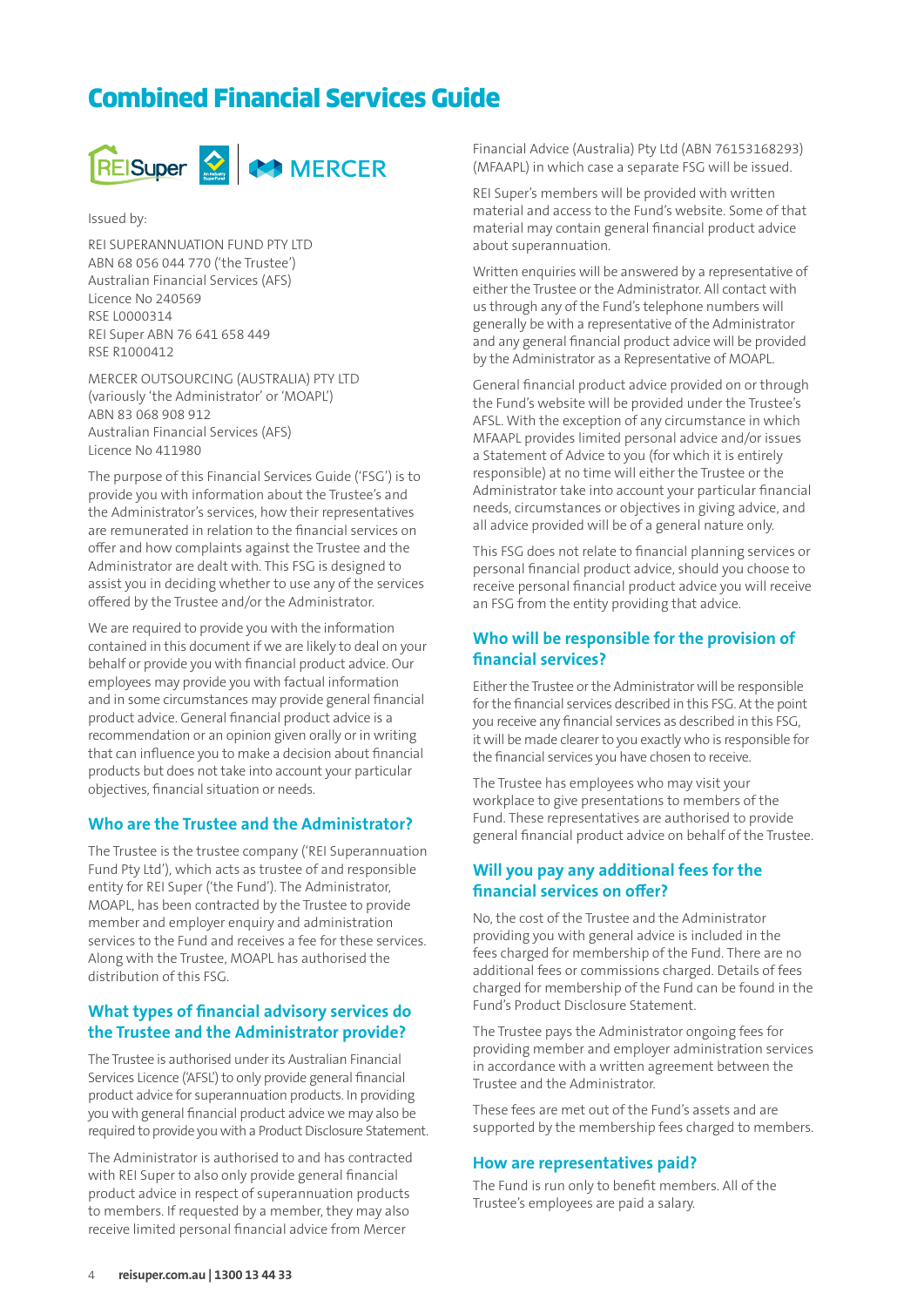Representatives employed by the Administrator are paid a salary and only certain employees may receive performance-related bonuses, but these are paid when a range of employment key performance indicators (KPI's) are met and are not related to the services provided to you.

#### **Do any relationships or associations exist which might influence the financial services we provide?**

The Trustee does not have any associations or relationships with other entities and persons which may influence any advice we may provide to you.

#### **Compensation arrangements**

The Trustee maintains a trustee indemnity insurance (TII) policy. The Trustee's TII policy is written or created on the basis that claims are able to be made only while the policy is in force and the policy is renewable annually. The Trustee's TII policy provides cover for the insured events explained in that policy and which occur in respect of any insured person. Included as insured people are employees and directors of the Trustee. Insured events include certain actions and omissions of employees and directors of the Trustee which occur whilst a TII policy is in force. Representatives have separate cover provided by other licensees. MOAPL has adequate professional indemnity insurance arrangements in place to compensate members or their beneficiaries for loss or damage because of breaches of any relevant legislative obligations by MOAPL or its representatives.

#### **What should you do if you have a complaint?**

If you have a complaint about the service we provide, as a first point of contact you should contact the Complaints Officer by email **admin@reisuper.com.au** or post to REI Super at GPO Box 4303, Melbourne, VIC, 3001 or by calling **1300 13 44 33**. Most problems you have can be dealt with by the representatives.

Any complaints you make through our social media channels Facebook, Linkedin and Instagram are also valid.

We will provide you a response no later than 45 calendar days after receiving your complaint. Our response will detail the outcome of our investigation, addressing the issues you have raised and what you can do if you are not satisfied with the decision or response.

If we are unable to provide you a response within the mentioned timeframes, we will provide you a delay notification advising you the reasons for the delay, as well as your rights to complain to the Australian Financial Complaints Authority (AFCA).

#### **Super fund complaints**

If the Trustee has not responded to your complaint within 45 days, or you are not satisfied with the Trustee's decision, you may refer your complaint to:

The Australian Financial Complaints Authority (AFCA) Online: www.afca.org.au Email: info@afca.org.au Phone: 1800 931 678 Mail: GPO Box 3, Melbourne VIC 3001

Complaints must be referred to the AFCA within certain time limits. For more information about requirements and time limits, call the AFCA on **1800 931 678**.

#### **Complaints about advice received**

However, if your complaint relates to advice given on a non-superannuation product or about the service provided to you by the Administrator (MOAPL), you should take the following steps:

- Contact the person who provided you with the particular service or advice and tell them about your complaint. The person has five working days in which to resolve the complaint.
- If the person cannot resolve your complaint or if you are not satisfied with the way your complaint is resolved please contact the Complaints Officer who will try to resolve your complaint quickly and fairly.

#### **Complaints Officer**

Mercer Outsourcing (Australia) Pty Ltd GPO Box 9946, Melbourne VIC 3001 Telephone: 03 9623 5555

- You have the right to complain to:
	- **The Australian Financial Complaints Authority (AFCA)** Online: www.afc.org.au Email: info@afc.org.au Phone: 1800 931 678 Mail: Australian Financial Complaints Authority GPO Box 3, Melbourne VIC 3001

Complaints must be referred to AFCA within certain time limits. For more information about requirements and time limits, call the AFCA on **1800 931 678**.

#### **How to contact REI Super**

**Telephone:** 1300 134 433 Phone number for callers outside **Australia:** +61 3 8687 1834 **Facsimile:** +61 3 9245 5827 **Online: www.reisuper.com.au Email:** You can contact us directly via the Contact page at **www.reisuper.com.au/contact**

**Postal address** REI Super GPO Box 4303 Melbourne VIC 3001

#### **How to contact Mercer**

**Telephone:** +61 3 9623 555 **Facsimile:** +61 3 8640 0800 **Online: www.mercer.com.au**

**Postal address**  Mercer 727 Collins Street Docklands VIC 3008